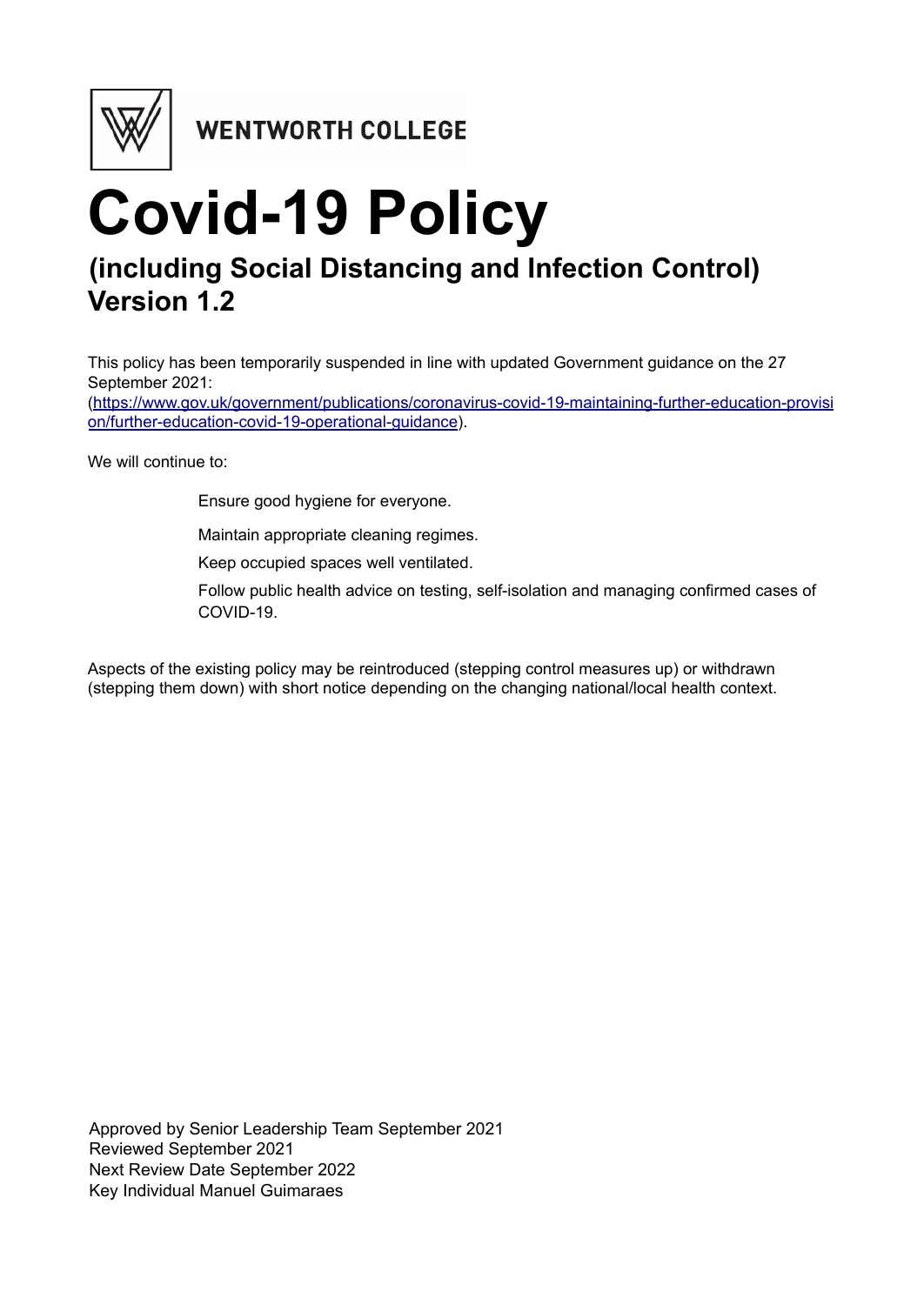## **Contents**

| Planning and Organising                                                        |
|--------------------------------------------------------------------------------|
| <b>Communicating Our Plans</b>                                                 |
| When Open                                                                      |
| <b>Class or Group Sizes</b>                                                    |
| <b>Effective Infection Protection and Control</b>                              |
| Personal Protective Equipment (PPE) including face coverings and face masks    |
| Clinically Extremely Vulnerable and Clinically Vulnerable Students             |
| Clinically Extremely Vulnerable and Clinically Vulnerable Adults               |
| What happens if someone becomes unwell in an educational or childcare setting? |
| What happens if there is a confirmed case of coronavirus in a setting?         |
| How will the Test and Trace programme work?                                    |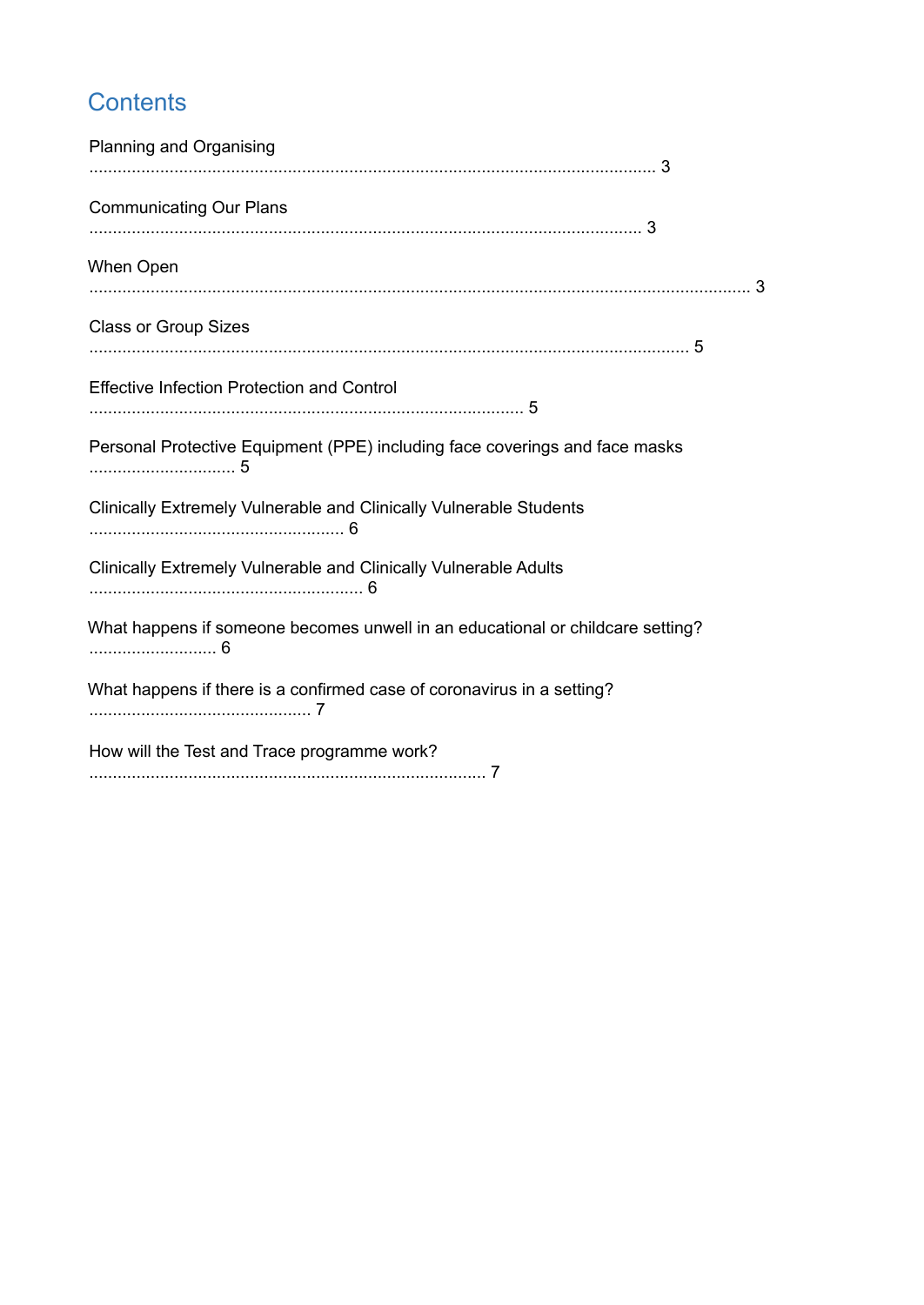The following guidance is based on advice from Public Health England (PHE) and is correct as at 4th November 2020 and is subject to ongoing review as advice from the Government and PHE is updated and as the situation progresses. This guidance may therefore change at short notice. In all cases, staff are required to discuss their personal circumstances with the Principal and for those that need to be at home, ongoing and regular contact arrangements will be made.

#### Planning and Organising

• Risk assessments and other health and safety advice for students and staff in light of recent government advice, identifying protective measures (such as the items listed below) will be put in place. We will also ensure that all health and safety compliance checks have been undertaken before re-opening.

• Classrooms and other learning environments will be re-organised to ensure that space is maintained between seats and desks in line with government guidance.

• We will refresh the timetable and:

o decide which lessons or activities will be delivered

o use the timetable and selection of classrooms or other learning environments to reduce movement around the school or building

o consider staggering break and lunch times to ensure students are not all moving around the school at the same time

o consider how best to provide remote education with particular consideration of the need for face to face support for students.

#### Communicating Our Plans

We will:

• tell students, parents, carers or any visitors, such as suppliers, not to enter the school if they are displaying any symptoms of coronavirus (following the COVID-19: guidance for households with possible coronavirus infection)

• tell parents that if their child needs to be accompanied to school, only one parent should attend

• make clear to parents that they cannot gather at entrance gates or doors, or enter the site, unless they have a pre-arranged appointment, which should be conducted safely  $\cdot$ ensure parents and students are aware of recommendations on transport to and from school, including avoiding peak times. Read the Coronavirus (COVID-19): safer travel guidance for passengers

• talk to staff about the plans (for example, safety measures, timetable changes and staggered arrival and departure times), including discussing whether training would be helpful

• communicate early with contractors and suppliers that will need to prepare to support plans for opening for example, cleaning, catering, food supplies, hygiene supplier and discuss with cleaning contractors or staff the additional cleaning requirements and agree additional hours to allow for this.

#### When Open

We will:

• ensure a thorough cleaning of all classrooms at the end of the day

• have formal seating plans in place for each classroom

• have cleaning routines in place for the start and end of each lesson. For cleaning and hygiene we will:

• follow the COVID-19: cleaning of non-healthcare settings guidance

• ensure that sufficient handwashing facilities are available. Hand sanitiser will be provided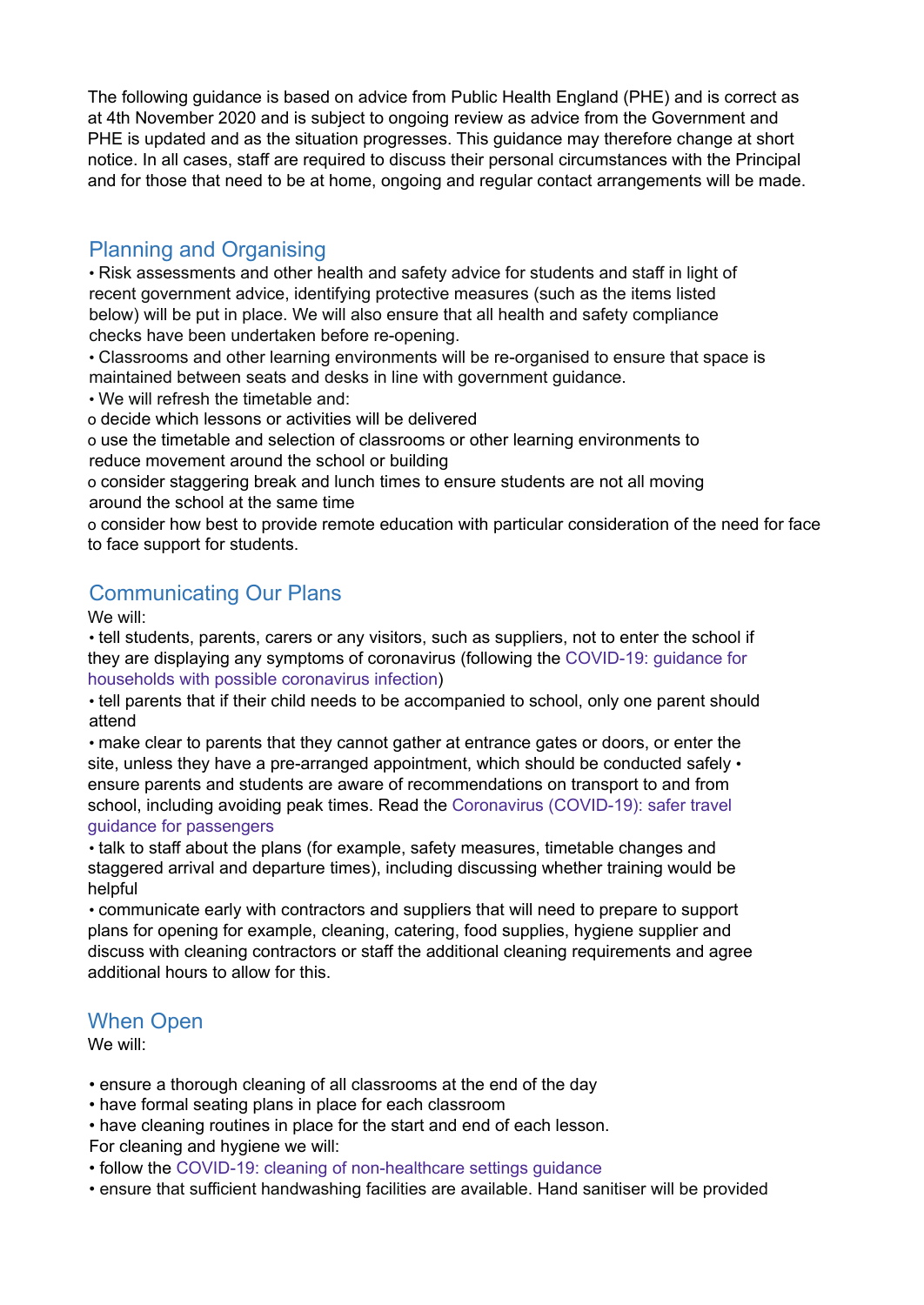in all classrooms, offices and communal areas

• clean surfaces that students are touching, such as books, desks, chairs, doors, sinks, toilets, light switches, bannisters, more regularly than normal

• ensure that all adults and students:

o frequently wash their hands with soap and water for 20 seconds and dry thoroughly. This will require using the taps twice to ensure 20 seconds of water flow. Review the guidance on hand cleaning

o clean their hands on arrival at the setting, before and after eating, and after sneezing or coughing

o are encouraged not to touch their mouth, eyes and nose

o use a tissue or elbow to cough or sneeze and use bins for tissue waste ('catch it, bin it, kill it')

• ensure that help is available for students who have trouble cleaning their hands independently

• ensure that bins for tissues are emptied throughout the day

• where possible, all spaces should be well ventilated using natural ventilation (opening windows) or ventilation units

• prop doors open, where safe to do so (bearing in mind fire safety and safeguarding), to limit use of door handles and aid ventilation

• ask that staff and students wash clothes following a day in school.

Reduce mixing within the school by:

• ensuring that staff and students use the one-way system around the building • placing markings on the corridors to support students and staff distancing • consider the need for staff duty points at lesson changeover, break and lunch to support circulation and distancing

• consider staggering breaks to ensure that any corridors or circulation routes used have a limited number of students using them at any time

• consider staggering lunch breaks – depending on the numbers who elect to eat Lunch on site. If social distancing is not possible, students should eat their lunch in other classrooms

Use outside space:

• for exercise and breaks

• for outdoor education, where possible, as this can limit transmission and more easily allow for distance between students and staff

For shared rooms:

• stagger the use of staff room and offices to limit occupancy.

Reduce the use of shared resources:

• by limiting the amount of shared resources that are taken home and limit exchange of take-home resources between students and staff

• by seeking to prevent the sharing of stationery and other equipment where possible. Shared materials and surfaces should be cleaned and disinfected more frequently  $\cdot$ by ensuring that practical lessons can only go ahead if equipment can be cleaned thoroughly and the classroom or other learning environment is occupied by the same students in one day, or properly cleaned between cohorts.

Adjust transport arrangements where necessary including:

• encouraging staff and students to walk or cycle to their education setting where possible • making sure staff and students follow the Coronavirus (COVID-19): safer travel guidance

for passengers when planning their travel

• ensuring that transport arrangements cater for any changes to start and finish times • making sure transport providers do not work if they or a member of their household are displaying any symptoms of coronavirus

• making sure transport providers, as far as possible, follow hygiene rules and try to keep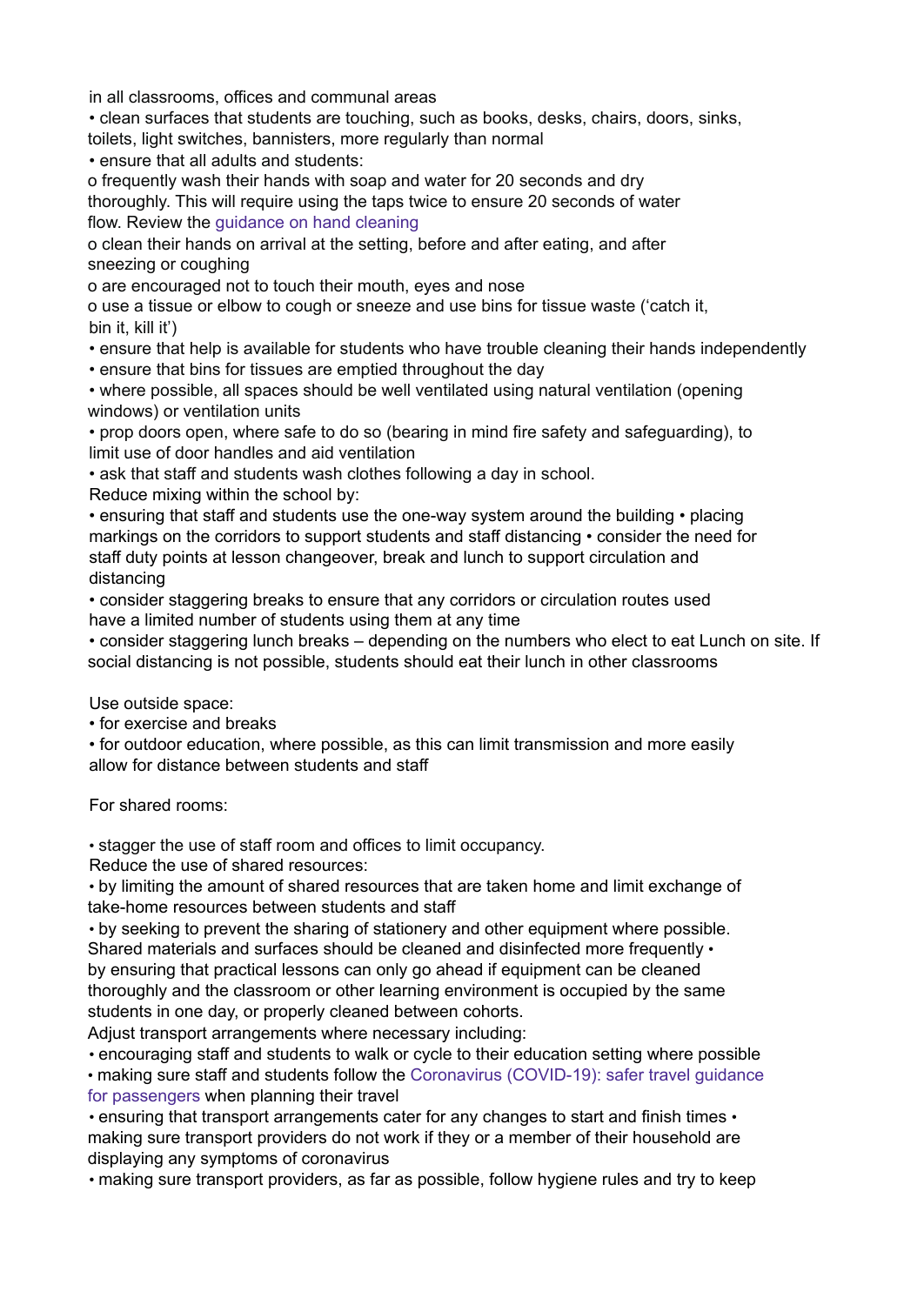distance from their passengers

• taking appropriate actions to reduce risk if hygiene rules and social distancing is not possible, for example when transporting students with complex needs who need support to access the vehicle or fasten seatbelts.

#### Class or Group Sizes

We will work through the hierarchy of measures set out above ensuring that we:

- avoid contact with anyone with symptoms
- frequently wash hands and ensure good respiratory hygiene practices
- regularly clean settings
- minimise contact and mixing.

The college is in the fortunate position of having very small class sizes anyway so we do not anticipate the need to reduce them. Indeed, we do not expect student numbers to exceed 50 in total for the year. This will allow us to monitor pupil behaviour (hygiene and social distancing practices) extremely effectively.

As far as possible classrooms will be rearranged with sitting positions at least 1 metre apart.

#### Effective Infection Protection and Control

We will ensure that staff, students and parents take important actions to help prevent the spread of the virus which can be transmitted by direct transmission (for instance, when in close contact with those sneezing and coughing) and by indirect transmission from touching contaminated surfaces. A range of approaches and actions will be employed to ensure that the risk of transmission is substantially reduced. These include:

• minimising contact with individuals who are unwell by ensuring that those who have coronavirus symptoms, or who have someone in their household who does, do not attend school

• cleaning hands more often than usual and washing them thoroughly for 20 seconds with running water and soap and drying them thoroughly; or using alcohol hand rub or sanitiser ensuring that all parts of the hands are covered

• ensuring good respiratory hygiene by promoting the 'catch it, bin it, kill it' approach

• regularly cleaning frequently touched surfaces using standard products, such as detergents and bleach

• minimising contact and mixing by regularly informing pupils of the need to do so and altering, where possible and necessary, the environment (such

as classroom layout) and timetables (such as staggered break times)

#### Personal Protective Equipment (PPE) including face coverings and face masks

Face coverings may be beneficial for short periods indoors where there is a risk of close social contact with people you do not usually meet and where social distancing and other measures cannot be maintained. They are now mandatory on public transport. This does not apply to classrooms but new government guidance published on the  $4<sup>th</sup>$  of November 2020 states that: "...face coverings should be worn by adults and children aged 11 and above when moving around the premises, outside of classrooms or activity rooms, such as in corridors and communal areas where social distancing cannot easily be maintained". We will only encourage the use of masks in the classroom in the event of overcrowding. However, staff and students will be permitted to wear a face mask (whenever they wish) if this supports them in feeling more confident and secure. Most staff will not require PPE beyond what is normally required for their work, even if they are not always able to maintain a distance of 1 metre from others. However, as above this will be permitted to support confidence and wellbeing.

PPE in classrooms is only needed in a very small number of cases including: • students whose care routinely already involves the use of PPE due to their intimate care needs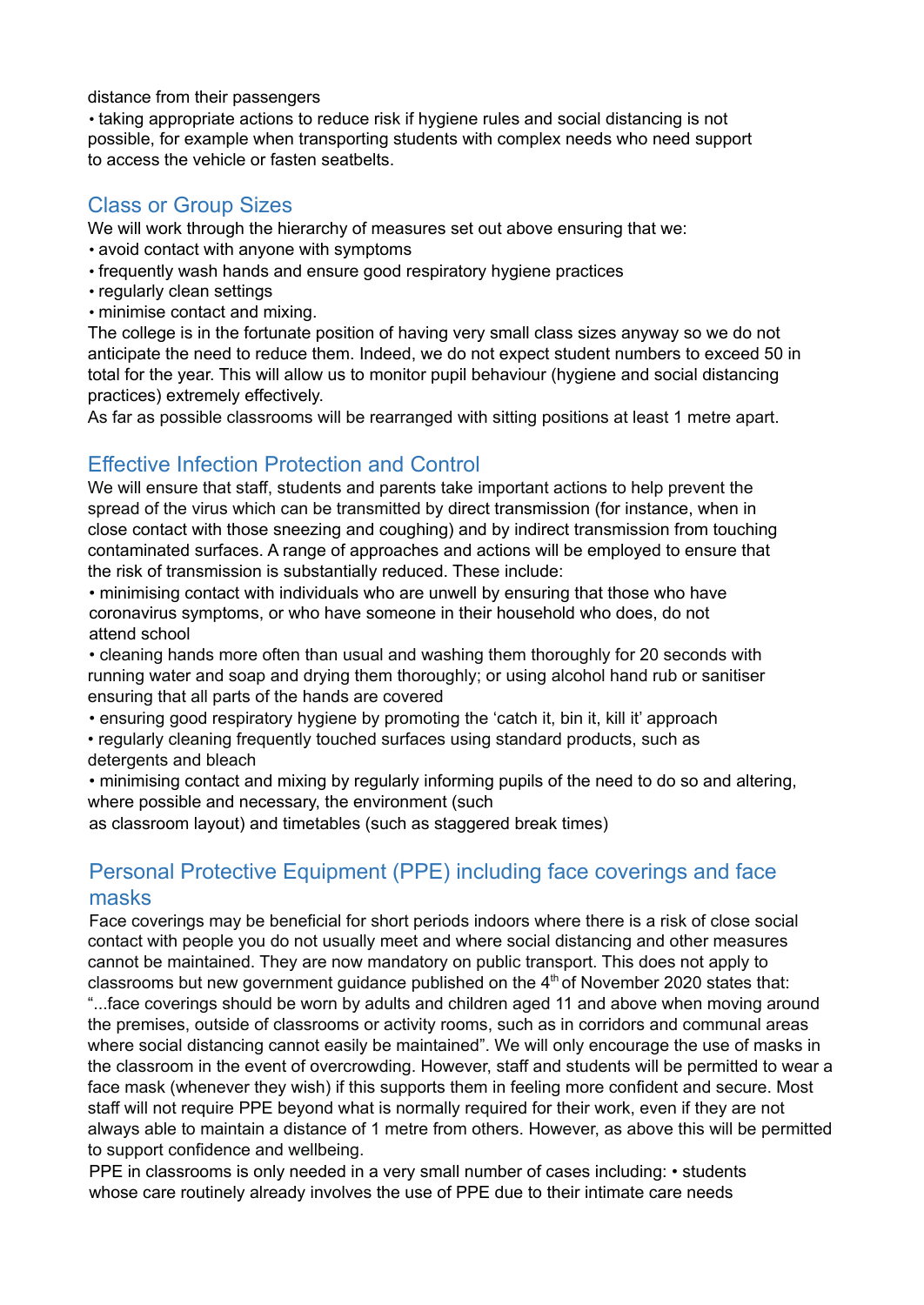should continue to receive their care in the same way

• If a student becomes unwell with symptoms of coronavirus while in school and needs direct personal care until they can return home, a fluid-resistant surgical face mask should be worn by the member of staff if a distance of 1 metre cannot be maintained. If contact with the student is necessary, then disposable gloves, a disposable apron and a fluid-resistant surgical face mask should be worn by the staff member. If a risk assessment determines that there is a risk of splashing to the eyes, for example from coughing, spitting, or vomiting, then eye protection should also be worn. Read the guidance on safe working in education, childcare and children's social care for more information about preventing and controlling infection, including the use of PPE.

Read Putting on and removing PPE for guidance on how to safely put on and take off PPE safely.

#### Clinically Extremely Vulnerable and Clinically Vulnerable Students For

the vast majority of students, coronavirus is a mild illness. Students who have been classed as clinically extremely vulnerable due to pre-existing medical conditions have been advised to shield. We do not expect such students to be attending school, and they should continue to be supported at home as much as possible.

Clinically vulnerable (but not clinically extremely vulnerable) people are those considered to be at a higher risk of severe illness from coronavirus. A small minority of students may fall into this category, and parents should follow medical advice if their child is in this category.

### Clinically Extremely Vulnerable and Clinically Vulnerable Adults

Clinically extremely vulnerable individuals are advised not to work outside the home. Staff in this position are advised not to attend work. Read COVID-19: guidance on shielding and protecting people defined on medical grounds as extremely vulnerable for more advice. Clinically vulnerable individuals who are at higher risk of severe illness (for example, people with some pre-existing conditions) as set out in the Staying at home and away from others (social distancing) guidance have been advised to take extra care in observing social distancing and should work from home where possible. This will be supported, for example by asking staff to support remote education, carry out lesson planning or other roles which can be done from home. If clinically vulnerable (but not clinically extremely vulnerable) individuals cannot work from home, they will be offered the safest available on-site roles, staying 1 metre away from others wherever possible, although the individual may choose to take on a role that does not allow for this distance if they prefer to do so. If they have to spend time within 1 metre of other people, we will carefully assess and discuss with them whether this involves an acceptable level of risk.

#### What happens if someone becomes unwell in an educational or childcare setting?

• If anyone becomes unwell with a new, continuous cough or a high temperature, or has a loss of, or change in, their normal sense of taste of smell (anosmia), they must be sent home and advised to follow the COVID-19: guidance for households with possible coronavirus infection guidance. They can book a test on the NHS website.

• If a student is awaiting collection, they should be moved, if possible, to a room where they can be isolated behind a closed door, depending on the age of the student and with appropriate adult supervision if required. If it is not possible to isolate them, they should be moved to an area which is at least 1 metre away from other people.

• If they need to go to the bathroom while waiting to be collected, they should use a separate bathroom if possible. The bathroom should be cleaned and disinfected using standard cleaning products before being used by anyone else.

• PPE should be worn by staff caring for the student while they await collection if a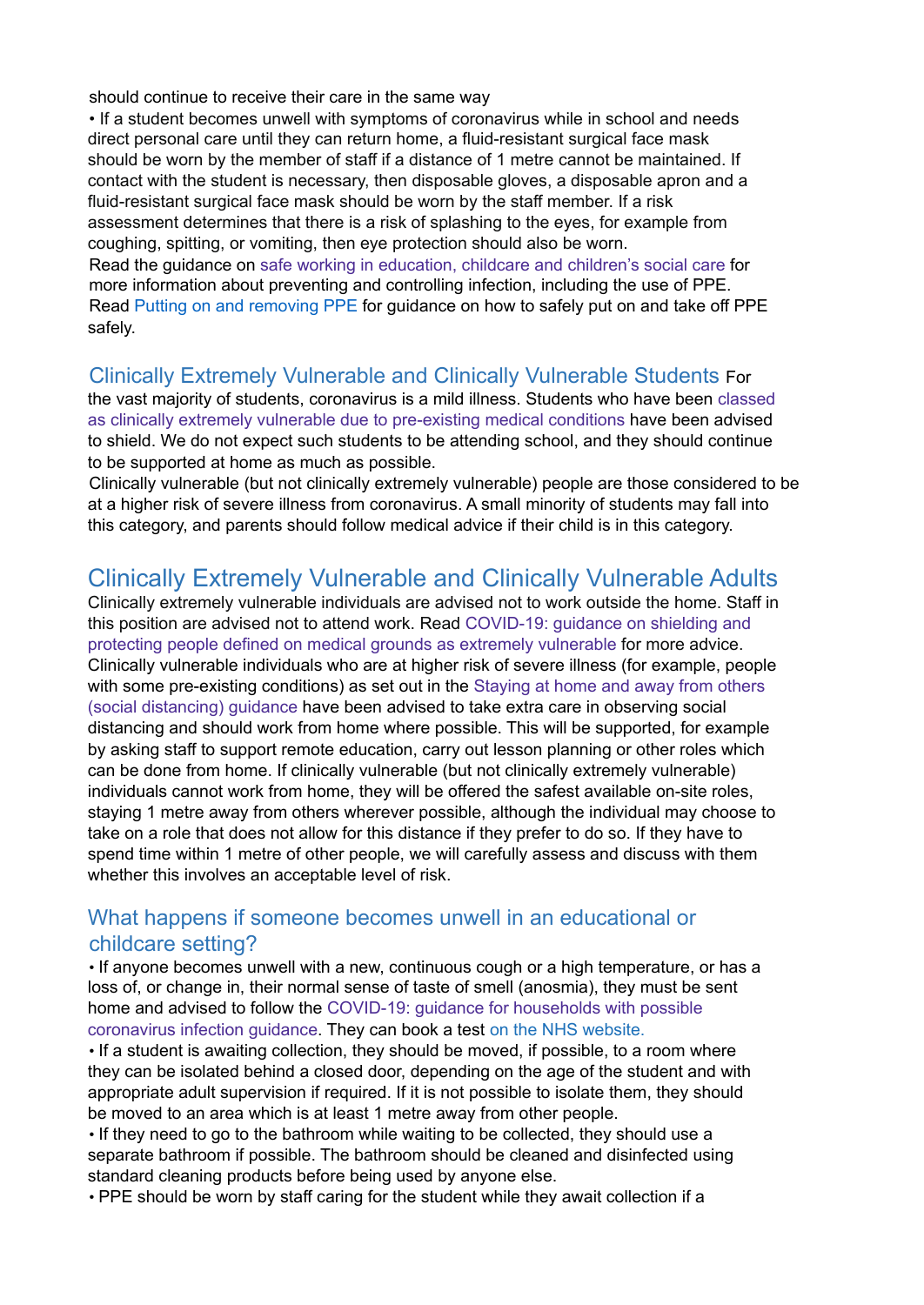distance of 1 metre cannot be maintained (such as a child with complex needs). • In an emergency, call 999 if they are seriously ill or injured or their life is at risk. Do not visit the GP, pharmacy, urgent care centre or a hospital.

If a member of staff has helped someone with symptoms, they do not need to go home unless they develop symptoms themselves, in which case, a test is available, or if the student subsequently tests positive (see 'What happens if there is a confirmed case of coronavirus in a setting?' below). They should wash their hands thoroughly for 20 seconds after any contact with someone who is unwell. Cleaning the affected area with normal household disinfectant after someone with symptoms has left will reduce the risk of passing the infection on to other people. See the COVID-19: cleaning of non-healthcare settings guidance.

#### What happens if there is a confirmed case of coronavirus in a setting?

• When a student or staff member develops symptoms compatible with coronavirus, they should be sent home and advised to self-isolate for 7 days. Their fellow household members should self-isolate for 14 days. All staff and students who are attending an education or childcare setting will have access to a test if they display symptoms of coronavirus, and are encouraged to book a test on the NHS website.

• When the student or staff member tests negative, they can return to their setting and the fellow household members can end their self-isolation.

• Where the student or staff member tests positive, anybody they have been in "close contact" with should be sent home and advised to self-isolate for 14 days.

• Anyone who tests positive for coronavirus will be contacted by NHS Test and Trace – see 'How will the Test and Trace programme work?' for further information as to how this process will work.

• If a positive case is identified the school may close for 24 hours for deep cleaning and a review of all risk assessments and hygiene protocols.

#### How will the Test and Trace programme work?

The NHS Test and Trace programme was launched on 28th May. The service has been set up to help identify, contain and control coronavirus, reduce the spread of the virus and save lives.

Anyone who tests positive for coronavirus will be contacted by NHS Test and Trace and will need to share information about their recent interactions. They will be asked: • if they have family members or other household members living with them. In line with the medical advice these family members must remain in self-isolation for the rest of the 14-day period from when the staff member/student first displayed symptoms • if they have had any close contact with anyone other than members of their household. The NHS will be interested in the 48 hours before symptoms developed and the time since symptoms developed. Close contact means:

o having face-to-face contact with someone (less than 1 metre away)

o spending more than 15 minutes within 1 metre of someone

o travelling in a car or other small vehicle with someone (even on a short journey) or close to them on a plane.

• if staff/students work in – or have recently visited – a setting with other people (for example, a GP surgery, a school or a workplace).

They will be asked to provide, where possible, the names and contact details (for example, email address, telephone number) for the people they have had close contact with. As with their own details these will be held in strict confidence and will be kept and used only in line with data protection laws.

People identified as having been in close contact with someone who has a positive test must stay at home for 14 days, even if they do not have symptoms, to stop unknowingly spreading